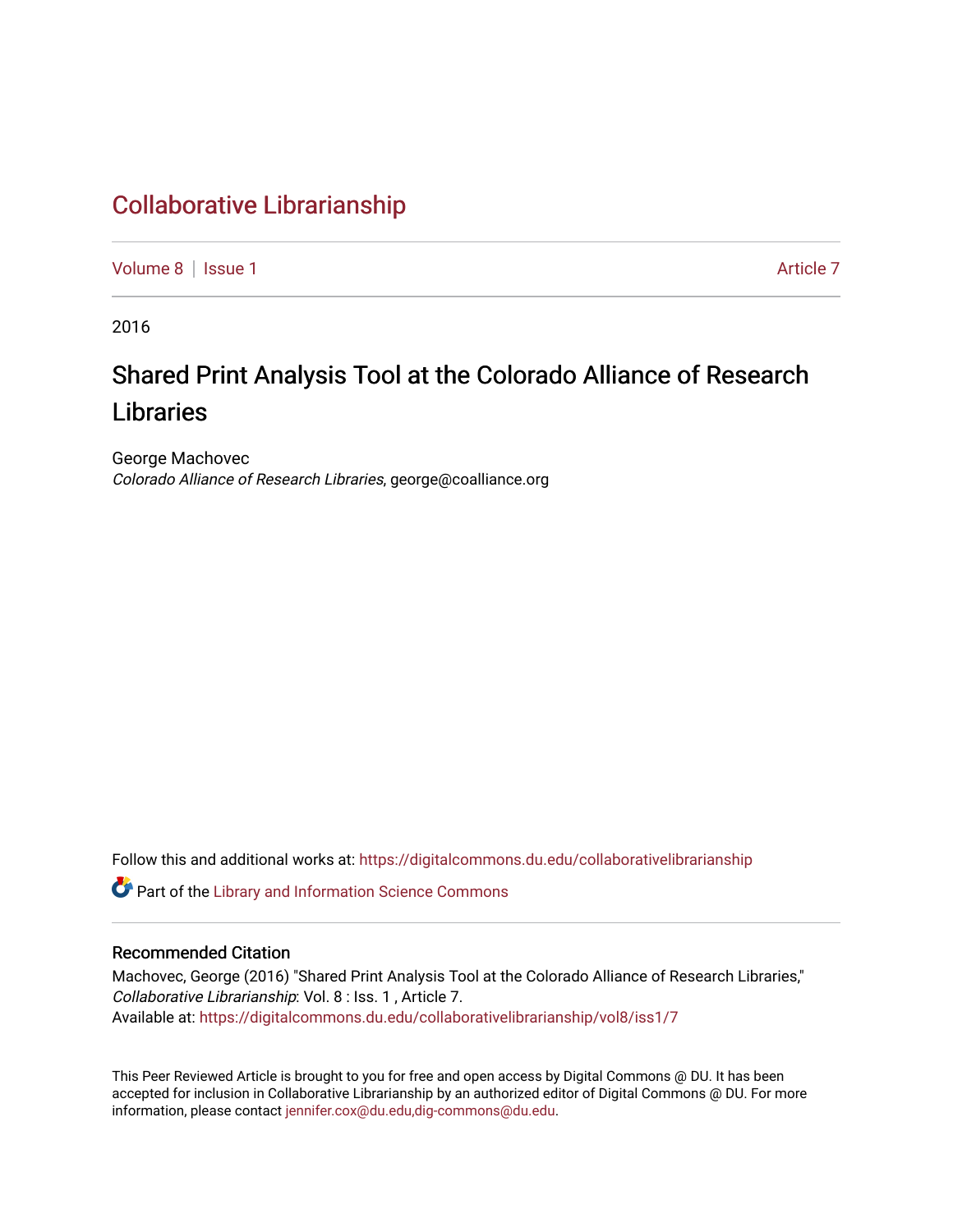# Shared Print Analysis Tool at the Colorado Alliance of Research Libraries

George Machovec [\(george@coalliance.org\)](mailto:george@coalliance.org) Executive Director, Colorado Alliance of Research Libraries

#### **Abstract**

The Colorado Alliance of Research Libraries has launched the Alliance Shared Print Trust and is in the process of developing a shared print analysis tool. The system allows libraries to compare themselves with other libraries that have added their MARC records so that they can easily and quickly determine what records are unique or held in common with other libraries. The comparison system is built on open source tools and has been embedded in the Gold Rush framework. The author provides a brief overview of other shared print analysis tools.

Keywords: Shared print, Consortia, Gold Rush, Library content comparison, Colorado Alliance of Research Libraries

#### **Alliance Shared Print Trust**

The Alliance Shared Print Trust is a collaborative effort of the Colorado Alliance of Research Libraries (the Alliance) through which a group of academic libraries in Colorado and Wyoming have committed to coordinate their long-term retention of print resources. As with many other regional initiatives, the goals of the project are multifaceted but focus on assisting libraries in making better decisions about what to discard or put in storage.

With the transition from print to digital collections, academic libraries want to make responsible decisions about their legacy print holdings to ensure that access to important materials is not lost. Even though there is a huge growth in the amount of material available online, much has not been digitized. Many reasons to retain strong regional print collections have been cited.[1](#page-8-0) These factors, among others, were certainly influential in the establishment of the Alliance Shared Print Trust, with different libraries citing one or more key factors for their reasons to participate. The primary motivations tend to vary by library depending on local needs and interests.

• Resource sharing (access) – Many ebooks are locked down by contract and are only accessible to those that license them. Printed materials have a long history of

being sent via interlibrary loan and through various resource sharing tools. Maintaining this fundamental function of libraries has strategic value that should not be lost.

- Preference Many patrons still prefer the print format. This is particularly true in some disciplines and in different use cases where reading or referencing the print format is preferred.
- At risk materials Many regional materials and other specialized items may not be widely held and the preservation of the print format helps preserve the scholarly record.
- Public Relations One of the key benefits of a collaborative program is to allow libraries to balance competing space needs for collections, services, and studying. Many users are disturbed by the shift from print to digital and the anger over the culling of collections can be mitigated through collaborative shared print programs.
- Building programs New library buildings or major remodeling efforts are huge motivating factors to reduce the footprint of print collections. Most efforts in these areas recognize that the growth of print

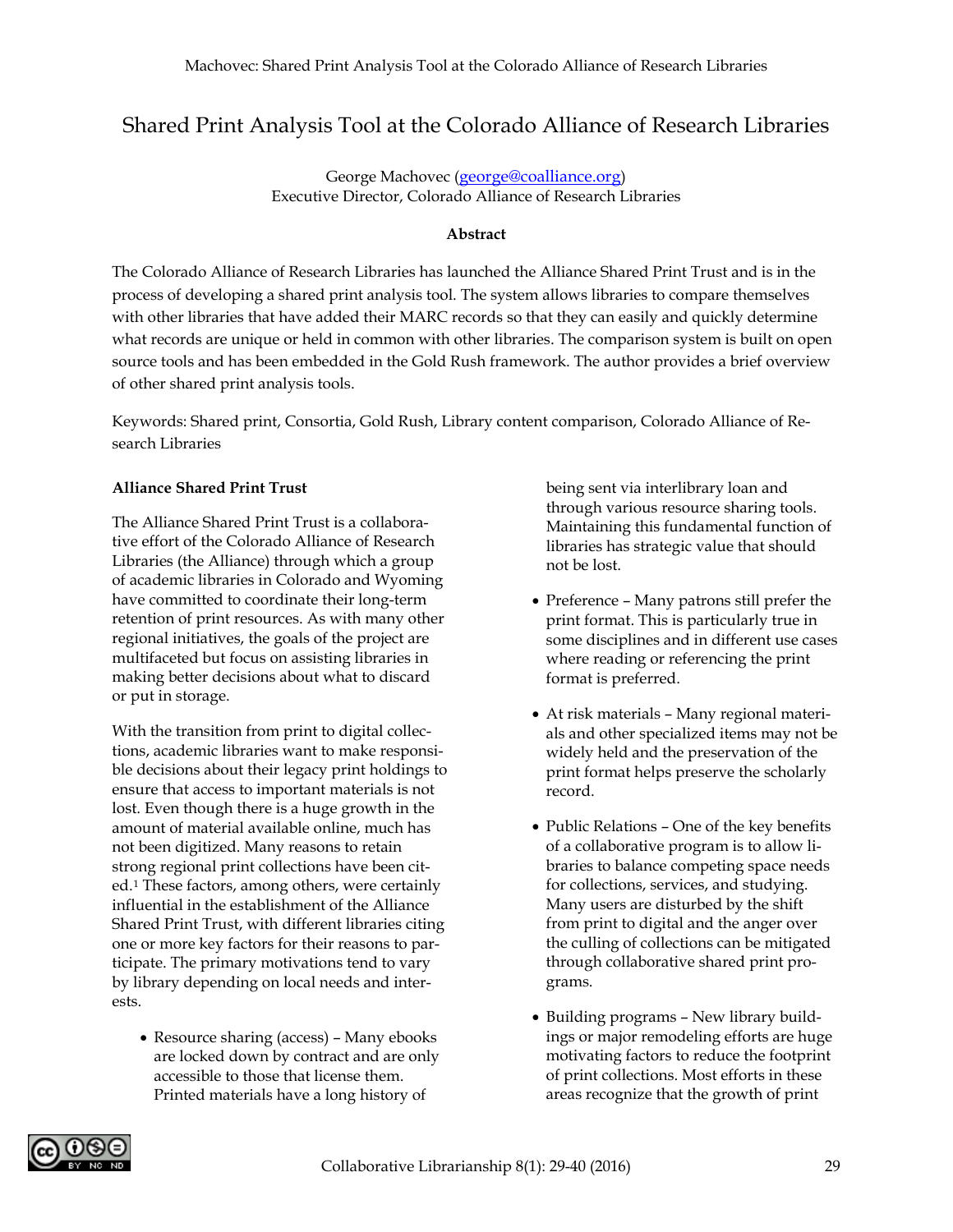collections has greatly declined and new space needs to center around patron and campus demands.

The Colorado Alliance of Research Libraries began in the 1970s as a consortium with a focus on collection development. In the pre-Internet era, this took the form of libraries pooling money to purchase expensive sets (e.g. Gmelin, Sadtler Standard Spectra, microform sets) and housing them at a local library but allowing sharing of these materials that otherwise might not circulate. In the 1980s the consortium focused on building its own integrated library system (called the CARL System), which was later sold in the 1990s. In the 2000s and later, the Alliance has focused on the development of a regional union catalog (Prospector), collaborative eresource licensing, and other technology projects. The Alliance currently has 15 member libraries (14 academic libraries and Denver Public Library) although many of its initiatives expand well beyond this group to other libraries in the region. For example, the Prospector union catalog now extends to 44 libraries and is still growing.[2](#page-9-0)

The Alliance had talked for many years about a collaborative strategy for storing print materials, and in 2014 appointed committees to draft a variety of policies. Rather than reinvent the wheel, the group closely examined other existing programs and used much of their material as a starting point for the Alliance Shared Print Trust. The Alliance collected sample agreements from other consortia doing similar programs to help inform the committees' work.<sup>[3](#page-9-1)</sup> Participation in the Print Archive Network Forum (PAN), which is managed by the Center for Research Libraries, provided valuable networking.<sup>[4](#page-9-2)</sup> Since 2009 PAN has held semi-annual pre-conferences prior to each American Library Association conference at which regional initiatives are highlighted and local experts can share experiences.

Through collaboration with colleagues at other consortia the Alliance learned that attempting specific shared print initiatives should be done after policies have been set. Some organizations tried to develop the policies while doing specific initiatives, which meant that policy development was greatly slowed while the details of

particular projects caused natural delays. During 2014 and 2015, the Alliance Shared Collection Development Committee (SCDC) took the lead in policy development and eventually developed four documents, which were approved by the Alliance Board of Directors in 2015. Each library was then asked to sign the broad Memorandum of Understanding (MOU), which indicated interest in the program. Signing the MOU did not obligate that library to any immediate action, but as specific initiatives developed, libraries committed to keep materials for 25 years and to editing MARC records to disclose intent and codify each decision in the 583 field.

Some key characteristics of the Alliance Shared Print Trust are that the program is voluntary (no library is forced to participate) and distributed (materials may be stored in a library, local storage facility or shared storage facility), and that libraries may selectively participate in specific initiatives as defined by the group.

Following the OCLC Shared Print Metadata Guidelines has been an important tenet in the Alliance Shared Print Trust Disclosure Policy.[5](#page-9-3) These guidelines were developed between 2010 and 2012 through a broad community-based effort and define how retention decisions may be codified and communicated through three key areas. The local implementation of these principles may vary in specific projects and the Alliance guidelines leave some flexibility as to specific implementation issues. At a very minimum, Alliance libraries need to note in the 583 field in MARC records items that have been committed for retention. This note will appear in the local catalog and the regional Prospector union catalog. While not required, The Alliance strongly encourages that these commitments also be shared with OCLC or other registries. The OCLC Shared Print Metadata Guidelines recommend:

- "Define separate OCLC Institution Symbols to identify print archived titles in facilities and full-service libraries."
- "Enter holdings-level print archives data in MARC Holdings records (OCLC Local Holdings Records, LHRs)."

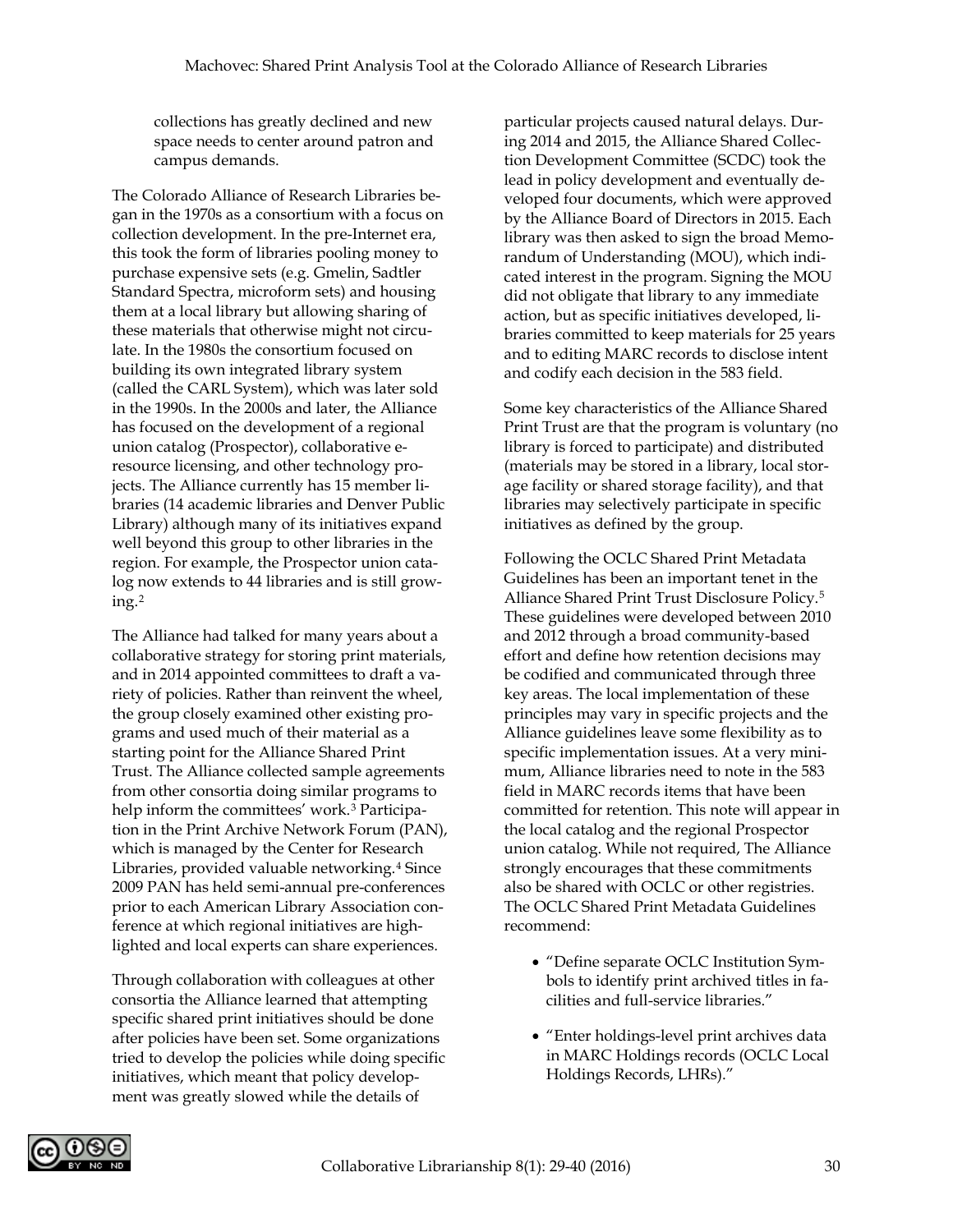• "Use the 583 Preservation Action Note to describe specific characteristics of the print archives action(s) for each set of holdings."

Up until this point, the member libraries have approved four specific policy documents to launch the program.<sup>[6](#page-9-4)</sup>

- 1.Alliance Shared Print Trust MOU The broad framework document that has been signed by participating sites.
- 2.Alliance Shared Print Trust Circulating Monographs
- 3.Alliance Shared Print Trust Serials Policy
- 4.Alliance Shared Print Trust Disclosure Policy

Since the Colorado Alliance was able to stand on the shoulders of many other people and organizations that had developed similar policies, the development of the Colorado program was quite efficient at the theoretical phase. Work by Sam Demas, College Librarian Emeritus at Carleton College, has helped guide some programs and was very helpful in determining the elements to include in the broader framework MOU.[7](#page-9-5) Several Colorado Alliance library members are also members of the Greater Western Library Alliance (GWLA) and the Western Regional Storage Trust (WEST), which is managed by the California Digital Library (CDL). Previous policies developed by these groups helped guide the development of the broad Serials Policy.[8](#page-9-6) Referencing the excellent work done by ConnectNY (a regional academic consortium in New York), GWLA, and WEST helped keep the Alliance in concert with other initiatives.<sup>[9](#page-9-7)</sup>

The Alliance Shared Print Trust has focused initially on circulating monographs since these have the potential for significant space savings in some of the libraries if they can be analyzed at a large scale. Doing title-by-title determination for monograph retention is not practical for larger libraries, so the SCDC recommended investigating or developing tools for initial and ongoing analysis. Specific programs and initiatives will begin later in 2016 based on the needs

and interests of participating libraries. Although the majority of discussion has focused around academic libraries, Denver Public Library, which is recognized as a major research library in the region, is an Alliance member with important collections that will factor into the Alliance Shared Print Trust. The Alliance libraries that are members of the WEST program are already making serial commitments through that initiative. These commitments will factor into future serial programs to be developed through the Alliance Shared Print Trust and are one reason why some of the early interest in the Alliance program has been on monographs.

The Alliance reviewed the marketplace and identified several excellent products for comparative collection analysis. However, the cost of the various commercial solutions was out of reach for the Alliance libraries for both the initial and ongoing phase. Since the Alliance had a long history of software development, the members decided to develop a local solution for comparing and analyzing library collections rather than to use a commercial counterpart. This development would be done at the consortium office and it also opened the door for extending the use of the tool to other consortia at a reasonable cost.

#### **Review of Existing Tools**

Beyond broad policy considerations, one of the major challenges in shared print programs is how to quickly and easily identify materials that may be candidates for storage or weeding. Doing projects at scale typically cannot be accomplished manually because of the large number of items involved. This means that libraries must use software that has been designed to provide deep analysis into a collection in comparison to others participating in a regional or national project. The Colorado Alliance did a review of some of the extant software and found some excellent solutions available.<sup>[10](#page-10-0)</sup>

There is a range of commercial and open source projects and services available, each with the concomitant features and costs (whether in terms of actual expenditures for commercial solutions or sweat equity for open source solutions).

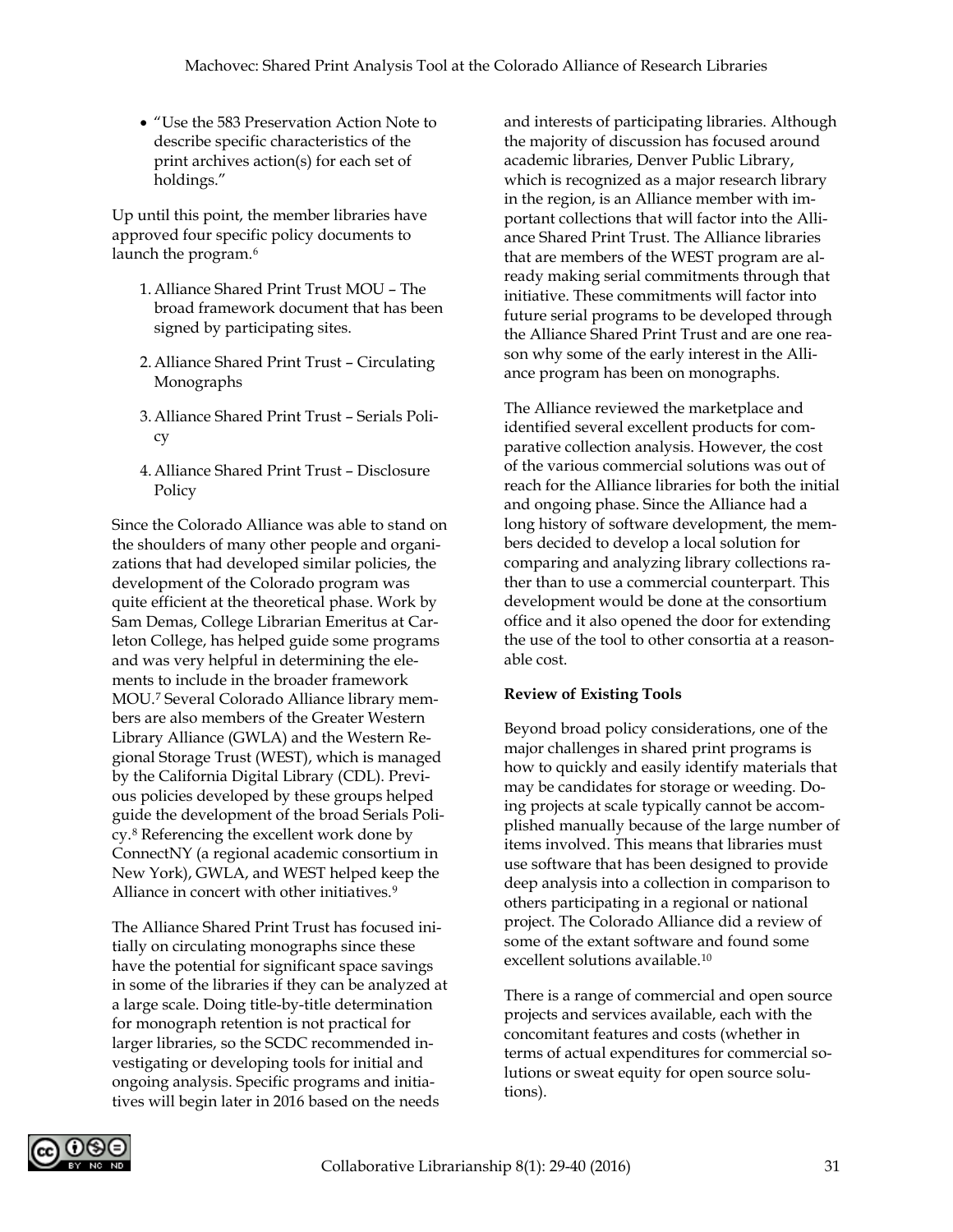*AGUA –* In July 2014 the Western Regional Storage Trust (WEST) announced the initial release of their AGUA service.[11](#page-10-1) As part of this program AGUA has employed gap analysis software from JRNL to analyze serial holdings gaps (see below). This service focuses on serials analysis for the WEST initiative and has a variety of characteristics including:

- Offering collection comparison reports for serials,
- Viewing Archive Holder title list proposals and commitments,
- Applying and iterating regional selection criteria,
- Prioritizing serials with specific characteristics, and
- Comparing proposals with other regional archives.[12](#page-10-2)

*Intota Assessment* – This collection analysis service was developed by ProQuest to do qualitative and quantitative analysis of both monographs and serials. In addition to shared print programs, Intota Assessment can also be used in prospective collection analysis for projects such as looking at an existing print collection and comparing it to commercial ebook collections. In a 2015 pilot program with the Statewide California Electronic Library Consortium (SCELC) this software was used to do some analysis of selected members' collections. Due to this SCELC project, ProQuest enhanced the software with such characteristics as:

- Creating record match points beyond ISBN,
- Developing peer analysis reports including circulation data for those in the pilot, and
- Comparing pilot project holdings to all other SCELC libraries using OCLC data (and OCLC number match points).[13](#page-10-3)

*Greenglass for Groups* – Sustainable Collection Services (SCS), which is now wholly owned by OCLC, has perhaps one of the most mature sets of tools and consulting services for shared print programs on the market. Long recognized as the gold standard for shared print analysis, the software now has full access to OCLC metadata so that libraries may analyze their content from the WorldCat knowledgebase. Items not in OCLC may be uploaded (to be added to World-Cat) and circulation data from local integrated library systems can be added. Examples of the rich suite of reports available include:

- Same edition and any edition overlap analysis by state,
- Circulation analysis with recency of use,
- Retention of use analysis after commitments have been noted in the 583 field, including a report of commitments by library, and
- Automatic addition of retention commitments to the WorldCat database.[14](#page-10-4)

*PAPR* – The Center for Research Libraries (CRL) has played a leading role in shared print programs and has developed the Print Archive and Preservation Registry (PAPR) with an initial focus on providing a central clearinghouse for serial print retention commitments from various initiatives. The registry includes a directory of many of the major initiatives, the ability to download lists of archived serial titles from many of the regional programs, and statistics about various programs. The PAPR program has worked closely with the California Digital Library (CDL) on their AGUA project. Some of the features of the program include:

- Serial holdings, gaps and conditions report by program,
- Targeted collection comparison service for serials, and
- Selected aggregated statistics.<sup>[15](#page-10-5)</sup>

*JRNL* – The Journal Retention and Needs Listing (JRNL) is an open source serial analysis tool, which has been optimized for gap analysis of serial runs for participating libraries. [For more information on JRNL, see pp. 22-28 in this issue of *Collaborative Librarianship.[16](#page-10-6)*] The software was

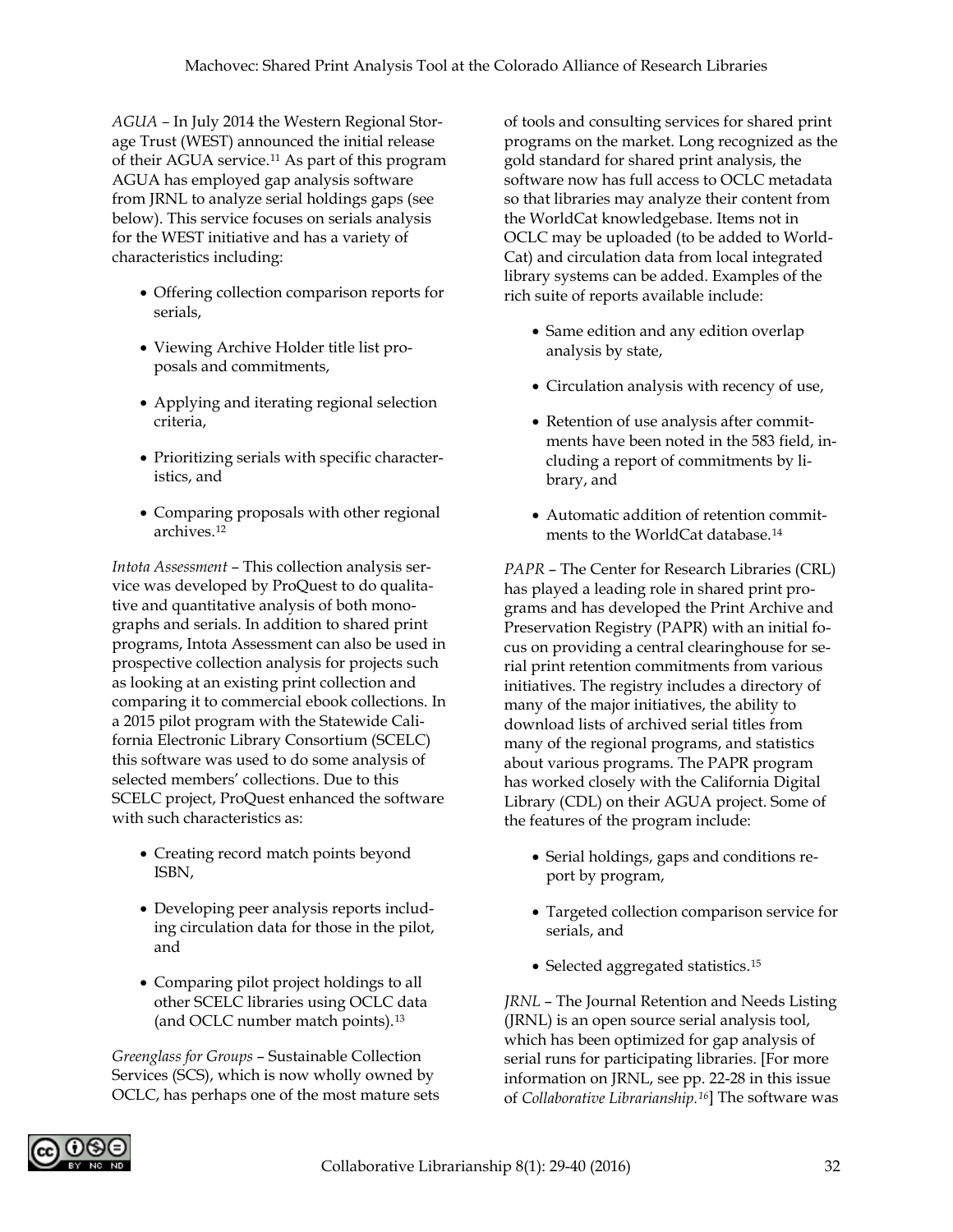developed at the University of Florida and supports a number of major initiatives such as the Scholars Trust, which is a collaborative print journal archiving project from the Association of Southeastern Research Libraries (ASERL) and the Washington Research Library Consortium (WRLC).[17](#page-10-7) JRNL is also used with the Florida Academic Repository (FLARE) program and WEST[.18](#page-11-0) The JRNL tool supports such features as:

- Tracking archived titles,
- Identifying gaps or missing volumes in series, and
- Recording holdings, circumstances of storage and physical condition of serial runs.

*ReCAP and Iron Mountain* – A recent entrant into the shared print world is a new collaborative of ReCAP and Iron Mountain. Iron Mountain is best known for off-site tape storage and is developing a high density, robotically controlled and climate friendly off-site storage for library materials. ReCAP is developing open source middleware to support union catalog functionality including requesting features. One of the major targets for this service is shared print programs. Although the middleware in development by ReCAP has limited collection analysis features at this time, it could become an interesting solution down the road.[19](#page-11-1)

#### **Gold Rush Library Content Comparison System**

The Colorado Alliance of Research Libraries has long had a history of software innovation and development. In 2003, it developed a suite of software called Gold Rush, which offered four major elements – link resolution, A-Z journal interface, an electronic resource management system (ERMS), and a journal comparison tool. The Alliance developed this platform at a time when these types of tools were only beginning to be introduced in the commercial marketplace and were very expensive. Some Alliance libraries used the Gold Rush suite but the service was also offered to libraries outside of the consortium and there are still many libraries in North

America that use some module or another of the service.

One of the original components of the Gold Rush service was a journal comparison system that is now called "Gold Rush Decision Support" and which includes metadata from publishers, aggregators, and indexing/abstracting services. The comparison tool was built in MySQL and comparisons were done via ISSN or eISSN. Much of the original metadata provided by various vendors was "thin" and came in delimited files with few good match points except the ISSN/eISSN. When the KBART metadata standard was formally approved by NISO in early 2010 (NISO RP-9-2010) many vendors upgraded their metadata distribution to the new standard for link resolvers and ERMS systems. However, the lack of additional substantive match points still meant that Gold Rush continued to use ISSNbased comparisons. The journal comparison module in Gold Rush is widely used and has a number of valuable features:

- The system maintains both full-text as well as citation-only journal entries so that users can analyze databases for both the full-text and indexing components,
- Since indexing/abstracting databases are included in the system it is possible to compare indexing only databases (e.g. Scopus versus Web of Science) but also how indexing/abstracting services compare with aggregator databases
- The system operates in real-time and users can compare one-to-one or many-to-many in the same simple interface, and
- It is a multi-tenant cloud-based system with over 1,700 regularly updated title lists.

The Gold Rush platform made an ideal framework for the Colorado Alliance to begin to develop a library catalog comparison tool for the Alliance Shared Print Trust. However, in this case the system would not be loading thin KBART metadata but full MARC records from library catalogs. This opened the door for many new features and options.

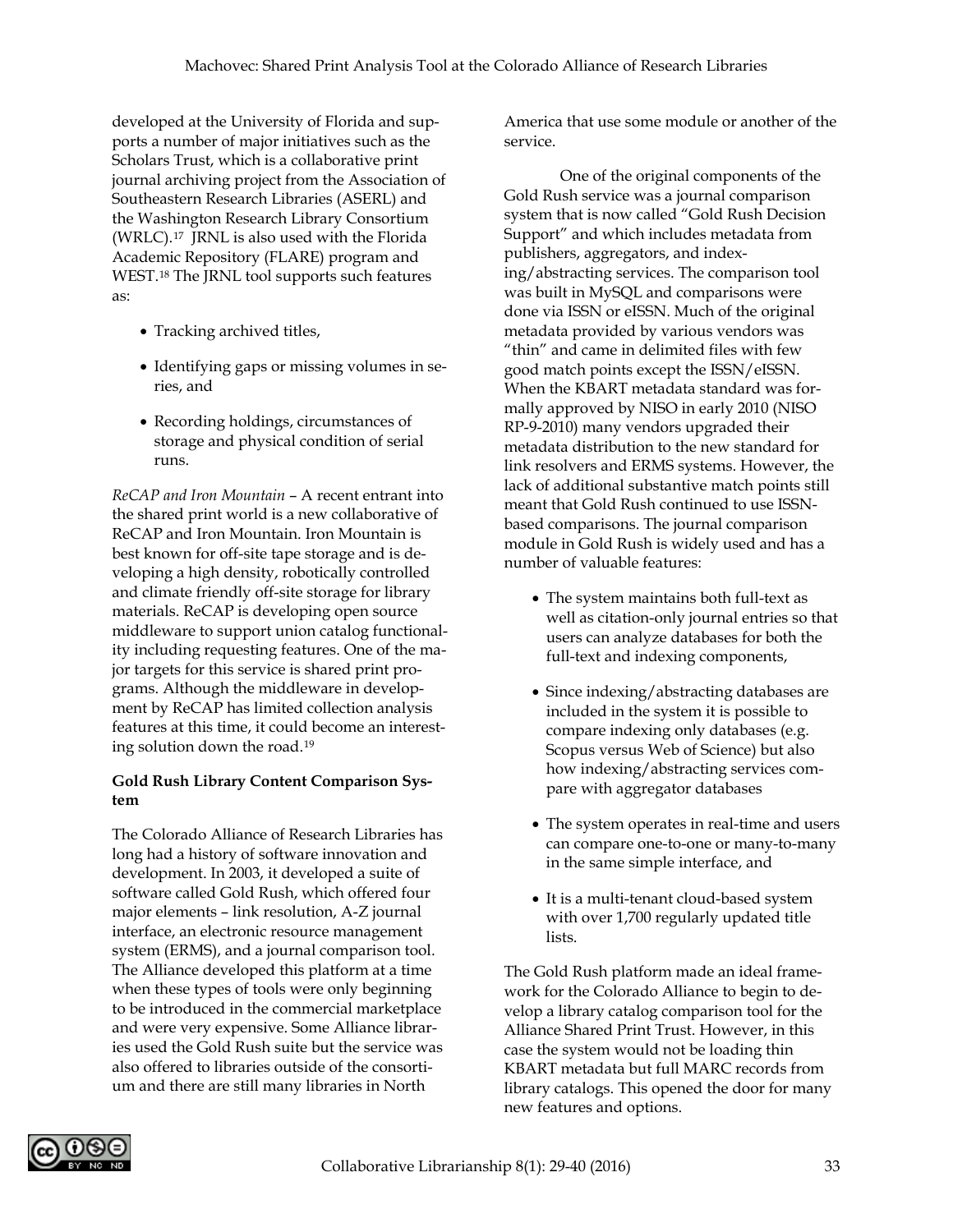The system is tentatively named the Gold Rush Library Content Comparison System.

#### **Technical Infrastructure**

After an initial attempt to develop the new MARC-based Library Content Comparison System in MySQL the developers realized that SQL was not scalable to complex real time comparisons of tens of millions of MARC records. The title lists loaded on the Gold Rush Decision Support journal comparison system rarely had lists over 100,000 records so comparisons, even when comparing many lists at once, happened very quickly. But when comparisons were attempted for MARC records it became clear that new technology was needed.

The obvious solution was to use Apache Solr, which is used by many of the major Web-based systems and for big data. The vendor describes Solr as "highly reliable, scalable and fault tolerant, providing distributed indexing, replication and load-balanced querying, automated failover and recovery, centralized configuration and more. Solr powers the search and navigation features of many of the world's largest internet sites."[20](#page-11-2)

One of the advantages of using Solr is that many bibliographic systems, including many of the modern library discovery layers, use Solr/Lucene as the underlying layer for searching large bibliographic systems, many of which have over a billion records. Ingesting the MARC records requires a tool to disaggregate a binary MARC record, which is easily exported from most integrated library systems. The Google Books project developed such a tool, which it made open source and was adopted for the project and made available through GitHub where people and organizations can deposit open source software.<sup>[21](#page-11-3)</sup> Charting software from Highcharts.com was selected as an excellent tool for visualizing output from comparisons and can be used at no cost for non-profit organizations. It is used by many of the top Web companies (e.g. Facebook, Twitter, Yahoo, Yandex, VISA, Verizon). The Highcharts library is written in JavaScript and was an easy way of adding interactive charts to this new service.[22](#page-11-4)

The Colorado Alliance of Research Libraries, which is also the host of the Prospector union catalog and other services, hosts the entire system in its data center.

The first phase of development of the Library Content Comparison System used MARC records from the Prospector union catalog. At first glance this appeared to be an ideal solution. The server was housed at the consortium data center and the Alliance was already exporting MARC records to share metadata with library discovery services - Summon and EBSCO Discovery Service (EDS). It provided easy access to the content from 44 libraries in the region since metadata were being added in real-time. Prospector is based on the INN-Reach union catalog product from Innovative Interfaces, Inc. and has over 14 million unique MARC records. A successful beta version of the project was begun with Prospector metadata but the developers soon realized that direct deposit of metadata from local libraries was needed to fulfill the longer-term project goals.

There were many reasons to cease using the union catalog data for this project. First, not all libraries contributed all metadata to Prospector, meaning that comparisons in the new tool would therefore be incomplete. Second, Prospector uses a "master" MARC record for each bibliographic entity that was derived from the best record available (encoding level and precedence table). Although this is fine for a union catalog, libraries may want to get back their own metadata, rather than a generic MARC record, after doing an analysis. Finally, circulation and some other types of metadata are not available in the union catalog but only in local integrated library systems. If usage analysis were to be incorporated in future releases of the service then metadata would need to come from local library systems. For all of these reasons, the Alliance decided to switch to data extracted from local catalogs.

#### **Deposit**

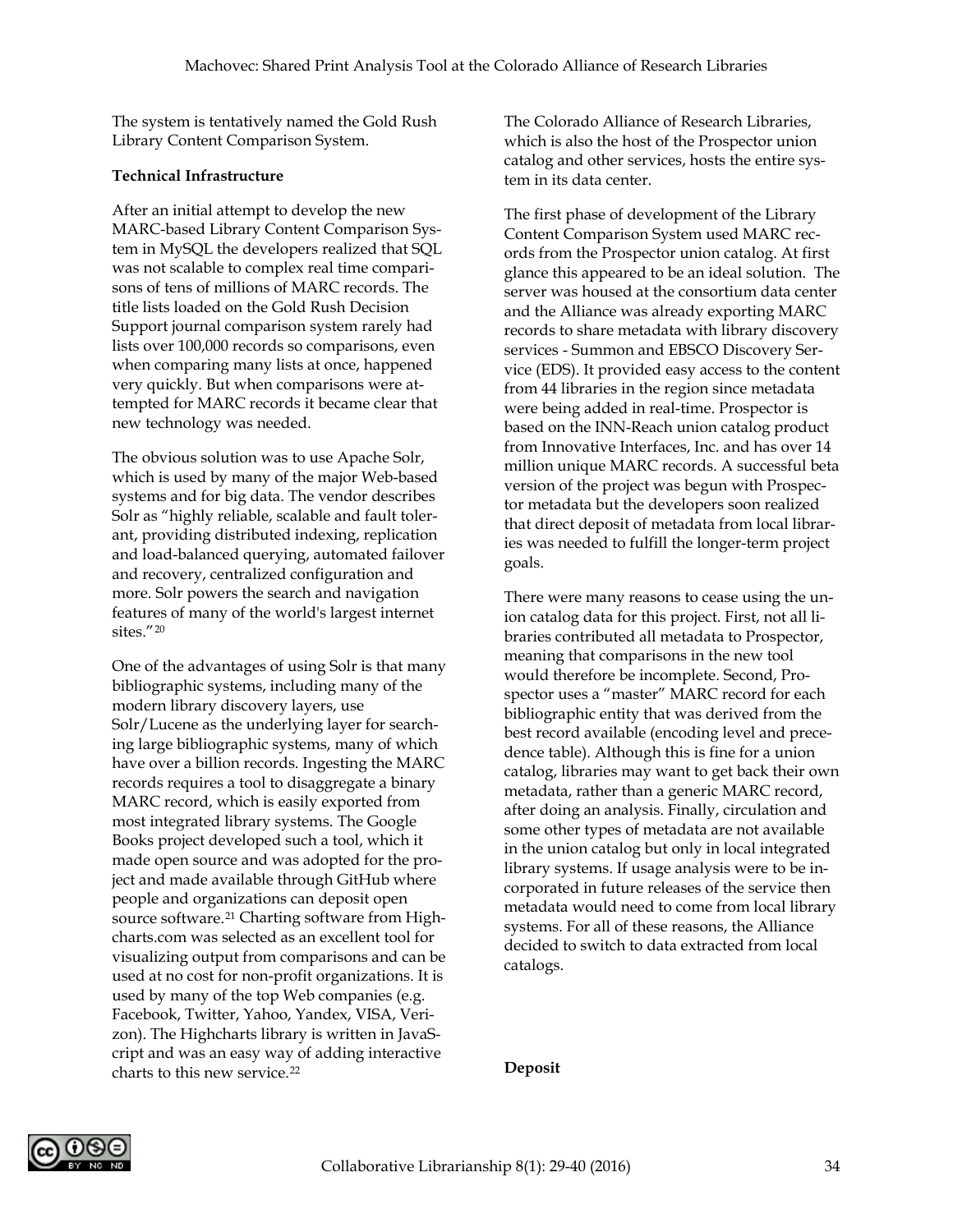Obtaining MARC records from each local site required a space where the content could be deposited. This was accomplished through establishing a secure FTP (SFTP) login for each site that wanted to contribute records. To make the system more secure, each contributing site provides an IP address of the workstation or server from where the records would be transferred. The firewall is opened to the one address from each contributing library.

Two directories are available for each site when making a deposit. One directory is for "full" exports of library catalogs, meaning that when the records are processed they replace the existing metadata for that site. A library would use this method if it were the first time it is loading its catalog. A second directory is for "updates" and when metadata are added there it is concatenated to the extant record set for that library.

Libraries may do "updates" as often as once per day as processing is done each night. Replacing full record sets is done as needed, but libraries are encouraged to only do this on a monthly or quarterly basis. At present, MARC record deletes are handled by just replacing the entire library catalog.

# **Match Key**

Since the project might include MARC records from all library types (academic, public, and special) as well as for materials in all formats (e.g. monographs, serials, media, government documents) the system uses a single generic match key for matching bibliographic records within the system. ISBNs and ISSNs do not exist for all records, including many older records that were created before ISBNs and ISSNs existed. OCLC numbers also could not be used since many of the records were from other cataloging sources and did not exist for all records.

After examining several match keys used in other projects and services, the Alliance developed a single match key that incorporated many elements in the MARC record. The key was developed to work with both older MARC records as well as modern RDA-compliant records. The building and indexing of the match key is part of the metadata loading process and is the slowest part of ingesting records. But once records

have been ingested, the comparisons within the Solr framework happen in real time. There is no perfect match key, so it is periodically adjusted to improve matching as the system is tested and used. Although there has been no effort to create multiple match keys that are optimized for different purposes, this type of development theoretically would be possible.

Portions of selected MARC fields that build the match key include:

Author 100 \$a Title 245 \$a \$b General Media Description 245 \$h Publication Year 260 or 264 \$c Pagination 300 \$a Edition Statement 250 \$a Publisher Name 260 or 264 \$b Type of '\_' Leader Title Part 245 \$p Title Number 245 \$n

# **Core Functionality and Features**

The system is designed to allow the selection of one or more libraries to compare; after the initial comparison is done the user may use facets or searches to tailor the result set to what is needed. Facets may be created from any field(s) in the MARC record. The initial facets include format (e.g. monograph, serial, map, microform, musical score), publication date (with a date ranging feature), language, subject heading, geographic region (from geographic subdivisions), LC call number, and some other technical facets.

The entire MARC record is also indexed in a keyword index, but special indexes have also been created for title, author, publisher**,** and subject headings. Additional indexes can be created, but the generic keyword index should cover

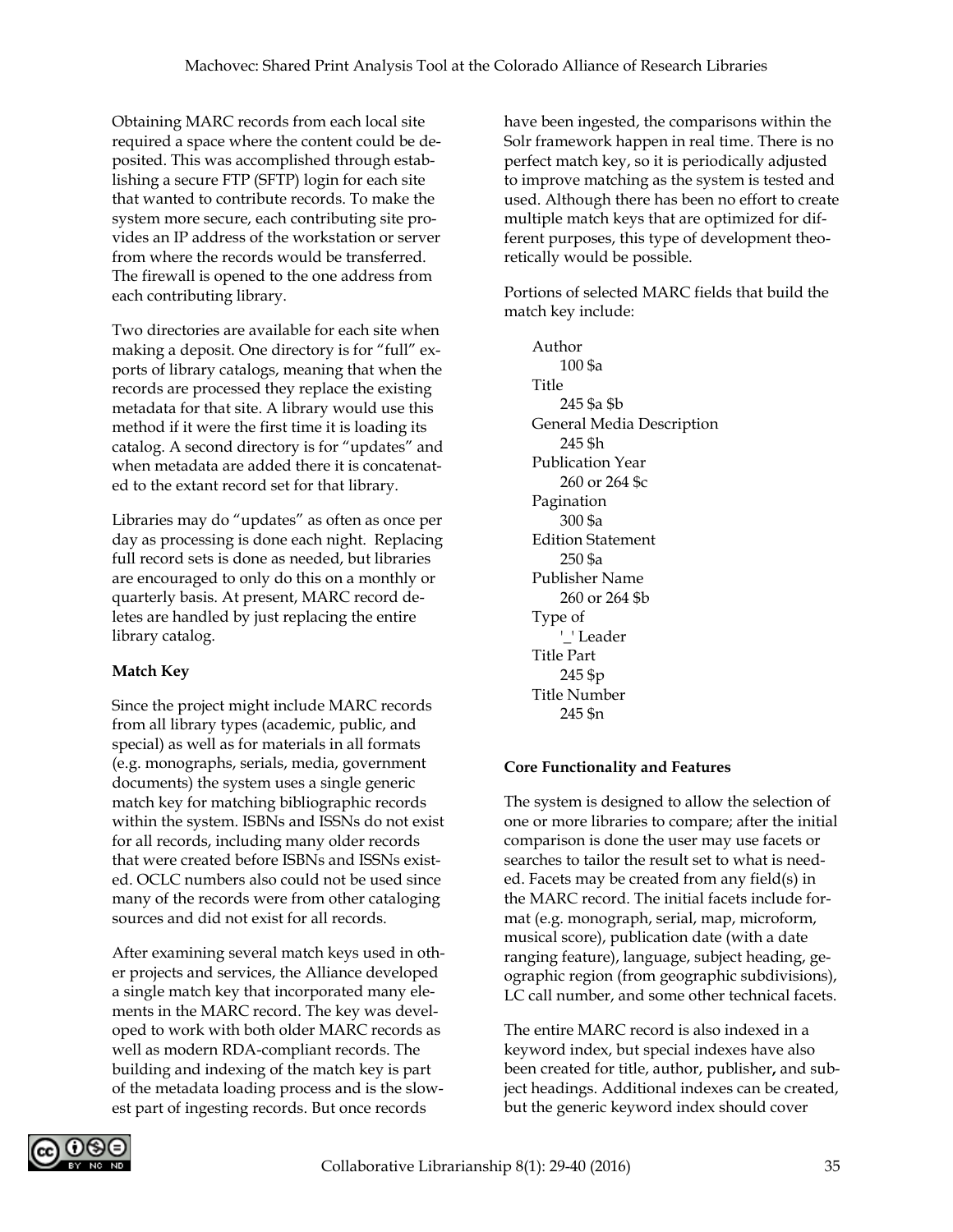many specialized fields. A search box is provided and users may add a search either before or after comparison-libraries are selected. (See Figure 1.)

If multiple libraries are included in the comparison the system analyzes not only what is held in common between the two sets but will also analyze that records are held at two sites, three sites, etc. To allow real time processing of comparisons, some thresholds have been built into the software to optimize performance. (See Figure 2.)

After selection of a data set to view, the system displays brief records and allows online sorting. Data may be exported in a variety of formats including MARC21 (binary MARC), MARC XML, and a delimited format (for loading into Excel or other tools). It is also possible to view full MARC records online and if a record is held by more than one library the user can view MARC records from any holding library by clicking on the institution name in the brief record.

When a library selects to export a data set, one that includes just their data (e.g. what is uniquely held by my library in the comparison set), its local MARC records are returned. (See Figure 3.)

Searches may be saved and re-executed at any time. This is particularly important for complex queries involving many facets and libraries. Result sets may be viewed on the screen and users may view their MARC records or those from other sites when there is overlap. Sorting by relevance, date, title, and author may be selected for on-screen viewing but it is expected that once a brief analysis of a few records is done, that data will be exported for the desired application. Exported metadata are stored on a webaccessible server, and users receive an email with a link to where the file resides. At the present, exports have been limited to 200,000 records. This can be expanded if needed, but limits were put on the number of records exported so that huge data sets are not all exported at once from many users only to unexpectedly fill-up server space.

The primary use case for the analysis tool is for shared print programs where a library can analyze its holdings with other partner libraries and then generate result sets for batch updating back into local systems. It is important that a library's local MARC records are returned so that libraries can batch update these records. Once a record set has been selected, the library can export local MARC records and do global updates in MarcEdit or the library's loader program. In a typical shared print program, retention decisions are codified in a 583 field and this analysis tool will assist in creating sets of records that are uniquely owned by a local library in comparison to selected libraries.

## **Future Functionality and Unexpected Uses**

As with any system, software is never finished. The system is currently in an active state of development and libraries have suggested a list of additional features. Additional facets can be added as needed for project-specific needs. Any field from the MARC record can be made into a facet. Some of the requested updates include:

- Additional call number options. Currently there is a facet for LC call numbers, but some public libraries have asked for a Dewey call number facet. A SuDocs call number facet will also be added. Call number ranging is also in the process of being added to assist libraries in working on focused areas of their collection that cannot easily be done with other searches and facets.
- The addition of branch level comparisons, which is of particular interest to public libraries, but academic libraries with multiple branches might also want to compare overlap between branches.
- Circulation data that have been contributed from local integrated library systems will assist in determining what should be weeded or stored, based on use.
- Adding some conspectus-like features to do more specific call number range analysis and comparison.

After deploying the comparison tool, some discussion has emerged about other uses beyond

<span id="page-8-0"></span>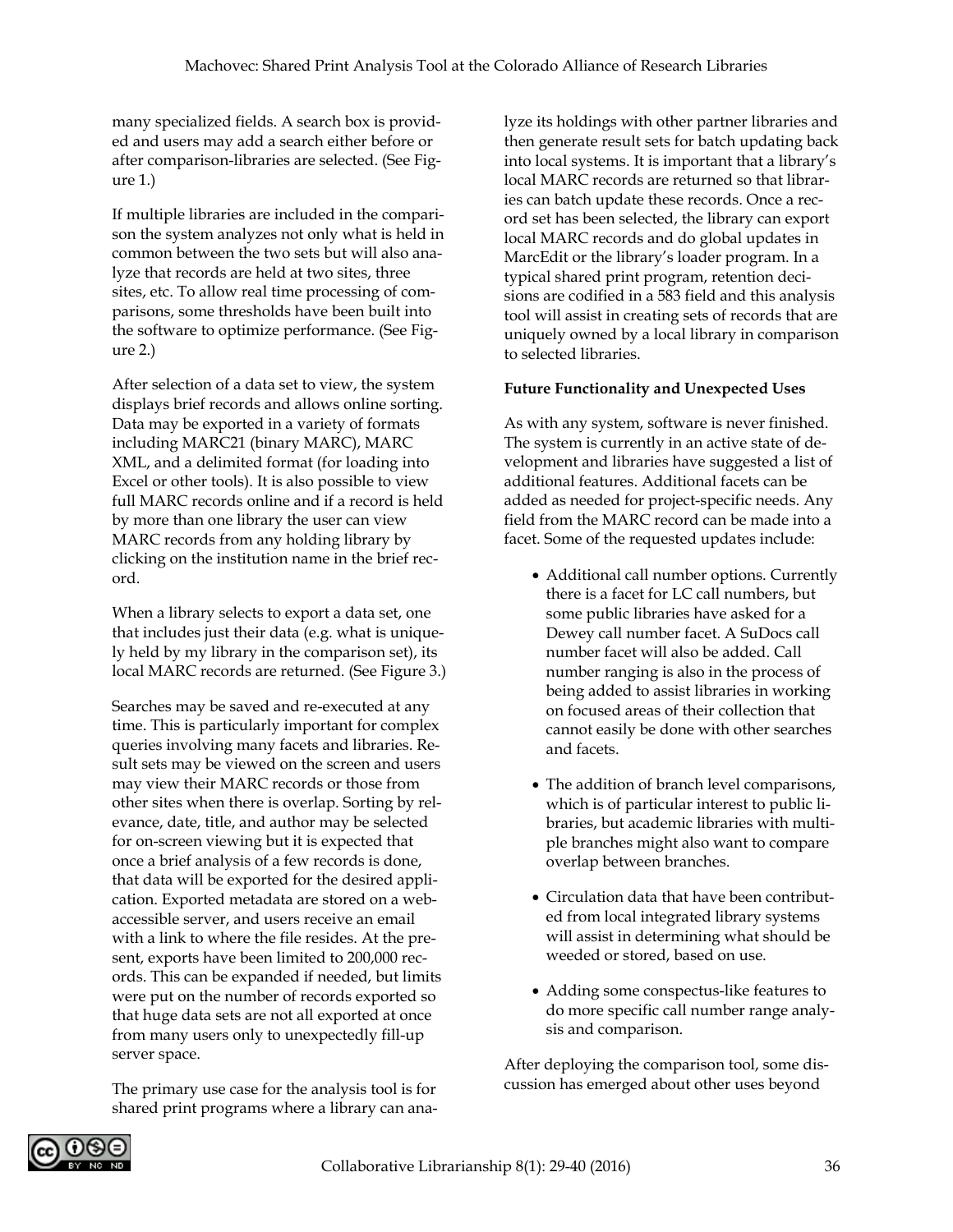shared print programs for weeding and storage decisions. Some of these include:

- Using the tool when an institution adds a new program to see how the local collection compares to an institution with a similar program.
- <span id="page-9-0"></span>• Loading a specific set of titles that are under consideration for weeding or storage to determine what is unique in that particular set.
- <span id="page-9-1"></span>• Performing quick exports of data sets for participation in other cooperative programs.
- <span id="page-9-2"></span>• Analyzing a collection for accreditation or membership in another organization.
- Remodeling and building projects are often drivers for needing to reduce the footprint of physical collections. This tool will assist in that while allowing a library to

retain access to materials with other libraries in the region.

#### **Conclusion**

The development of the Gold Rush Library Content Comparison System has been a rewarding consortial development project that holds great promise for not only the Alliance Shared Print Trust but also other groups. The software has been designed to be scalable with the Solr/Lucene architecture and can theoretically include as many libraries as are interested. Collaboration with other consortia is currently underway and several pilots have been launched. The system is flexible so that other groups can be added in their own Solr cores (separate instances), if desired, so that attention can be focused on that particular initiative.

<span id="page-9-5"></span><span id="page-9-4"></span>

#### <span id="page-9-3"></span>**Figure 1. University of Colorado at Boulder vs University of Denver. Limited to call number "H" for imprints since 2010.**

<span id="page-9-7"></span><span id="page-9-6"></span>**Figure 2. University of Colorado at Boulder vs 8 other libraries in the region. Limited to call number "H" for imprints since 2010.**

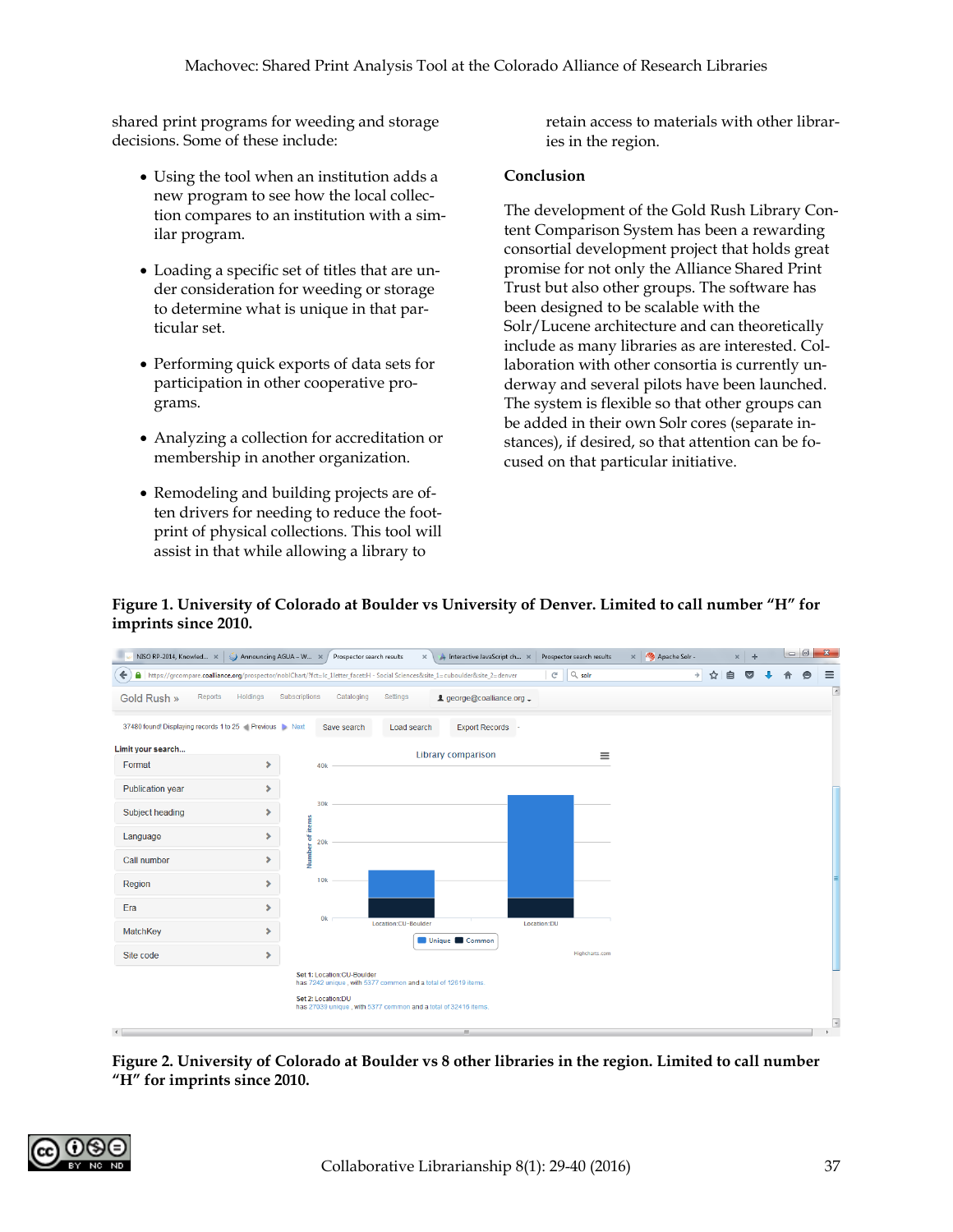# Machovec: Shared Print Analysis Tool at the Colorado Alliance of Research Libraries

<span id="page-10-1"></span><span id="page-10-0"></span>

| G define tenet - Google Search $\times$ +<br>Shared Print Management<br>Prospector search results<br>$\pmb{\times}$<br>$\times$ |                       |                                                 |                                                                                                                                     |                                                                                                                                |                          |               |     |                 |  |  |   |                  |  |  |
|---------------------------------------------------------------------------------------------------------------------------------|-----------------------|-------------------------------------------------|-------------------------------------------------------------------------------------------------------------------------------------|--------------------------------------------------------------------------------------------------------------------------------|--------------------------|---------------|-----|-----------------|--|--|---|------------------|--|--|
| $\leftarrow$<br>$\circledcirc$                                                                                                  |                       |                                                 | grcomparedev.coalliance.org:15000/prospector/noblChart/?fct=lc_1letter_facet:H - Social Sciences&site_1=cuboulder&site_2=cochristia | G                                                                                                                              | $Q_{\rm c}$ define tenet | $\rightarrow$ | ☆ 自 | $\triangledown$ |  |  | e | $\equiv$         |  |  |
| Reports<br>Gold Rush »                                                                                                          | Holdings              | Subscriptions<br>Cataloging                     | Settings                                                                                                                            | L george@coalliance.org _                                                                                                      |                          |               |     |                 |  |  |   | $\blacktriangle$ |  |  |
| Limit your search                                                                                                               |                       |                                                 |                                                                                                                                     | <b>Library comparison</b>                                                                                                      | $\equiv$                 |               |     |                 |  |  |   |                  |  |  |
| Format                                                                                                                          | ⋗                     | <b>50k</b>                                      |                                                                                                                                     |                                                                                                                                |                          |               |     |                 |  |  |   |                  |  |  |
| <b>Publication year</b>                                                                                                         | s.                    | 40 <sub>k</sub>                                 |                                                                                                                                     |                                                                                                                                |                          |               |     |                 |  |  |   |                  |  |  |
| Subject heading                                                                                                                 | ×.                    | 30 <sub>k</sub>                                 |                                                                                                                                     |                                                                                                                                |                          |               |     |                 |  |  |   |                  |  |  |
| Language                                                                                                                        | $\rightarrow$         | Number of items<br><b>20k</b>                   |                                                                                                                                     |                                                                                                                                |                          |               |     |                 |  |  |   |                  |  |  |
| Call number                                                                                                                     | $\rightarrow$         | 10k                                             |                                                                                                                                     |                                                                                                                                |                          |               |     |                 |  |  |   |                  |  |  |
| Region                                                                                                                          | $\blacktriangleright$ | 0 <sub>k</sub>                                  |                                                                                                                                     |                                                                                                                                |                          |               |     |                 |  |  |   |                  |  |  |
| Era                                                                                                                             | s.                    |                                                 | Location:CU-Boulder                                                                                                                 | <b>Location:CChristian OR Location:DPL OR</b><br><b>Location:CSU OR Location:CSM OR</b><br>Location:FtLewis OR Location:CMU OR |                          |               |     |                 |  |  |   |                  |  |  |
| MatchKey                                                                                                                        | $\rightarrow$         |                                                 |                                                                                                                                     | <b>Location:DU OR Location:Western State</b><br><b>Unique Common</b>                                                           |                          |               |     |                 |  |  |   |                  |  |  |
| Site code                                                                                                                       | ×.                    |                                                 |                                                                                                                                     |                                                                                                                                |                          |               |     |                 |  |  |   |                  |  |  |
|                                                                                                                                 |                       |                                                 | Set 1:<br><b>CU-Boulder</b>                                                                                                         | Set 2:<br>CChristian; DPL; CSU; CSM; FtLewis;<br>CMU; DU; Western State                                                        |                          |               |     |                 |  |  |   |                  |  |  |
|                                                                                                                                 |                       | <b>Total</b>                                    | 12037                                                                                                                               | 46870                                                                                                                          |                          |               |     |                 |  |  |   |                  |  |  |
|                                                                                                                                 |                       | <b>Unique</b>                                   | 5233                                                                                                                                | 40066                                                                                                                          |                          |               |     |                 |  |  |   |                  |  |  |
|                                                                                                                                 |                       | <b>Common</b>                                   | 6804                                                                                                                                |                                                                                                                                |                          |               |     |                 |  |  |   |                  |  |  |
|                                                                                                                                 |                       | <b>Held at 2 libraries</b>                      | 3138                                                                                                                                |                                                                                                                                |                          |               |     |                 |  |  |   |                  |  |  |
|                                                                                                                                 |                       | <b>Held at 3 libraries</b><br>Held at 4 or more | 1816<br>1850                                                                                                                        |                                                                                                                                |                          |               |     |                 |  |  |   |                  |  |  |
| $\left\{ \begin{array}{ccc} 1 & 1 \\ 1 & 1 \end{array} \right\}$                                                                |                       |                                                 |                                                                                                                                     | m.                                                                                                                             |                          |               |     |                 |  |  |   |                  |  |  |

<span id="page-10-3"></span><span id="page-10-2"></span>**Figure 3. Viewing a record set before export.**

<span id="page-10-5"></span><span id="page-10-4"></span>

| Shared Print Management $\mathbb{X}$<br>G define tenet - Google Search $\times$ +<br>Prospector search results<br>$\times$                   |                       |                                                                                                                                                                                     |                                                                                                                                     |                           |                  |                             |               |        |                 |  |  |   |                  |
|----------------------------------------------------------------------------------------------------------------------------------------------|-----------------------|-------------------------------------------------------------------------------------------------------------------------------------------------------------------------------------|-------------------------------------------------------------------------------------------------------------------------------------|---------------------------|------------------|-----------------------------|---------------|--------|-----------------|--|--|---|------------------|
| $\leftarrow$<br>⊛<br>grcomparedev.coalliance.org:15000/prospector/noblChart/?chartAction=COMMON&hideChart=anyThing&site_1_boolean=undefined& |                       |                                                                                                                                                                                     |                                                                                                                                     |                           |                  | Q define tenet<br>G         | $\rightarrow$ | ☆<br>自 | $\triangledown$ |  |  | e | $\equiv$         |
| Gold Rush »<br><b>Reports</b>                                                                                                                | Holdings              | <b>Subscriptions</b>                                                                                                                                                                | Settings<br>Cataloging                                                                                                              | L george@coalliance.org _ |                  |                             |               |        |                 |  |  |   | $\blacktriangle$ |
| 24726 in common found! Displaying records 1 to 25 Previous Next                                                                              |                       |                                                                                                                                                                                     | Save search                                                                                                                         | Load search               | Export Records - |                             |               |        |                 |  |  |   |                  |
| Limit your search                                                                                                                            |                       | Show<br>- 25                                                                                                                                                                        | - entries, sorted by relevance - in                                                                                                 |                           | descendina       | order.<br><b>Apply Sort</b> |               |        |                 |  |  |   |                  |
| Format                                                                                                                                       | ×.                    |                                                                                                                                                                                     |                                                                                                                                     |                           |                  |                             |               |        |                 |  |  |   |                  |
| <b>Publication year</b>                                                                                                                      | ×.                    | Author:<br>Format:                                                                                                                                                                  | <b>When Wall Street met Main Street</b><br>Ott, Julia C., 1974-<br><b>Book</b>                                                      |                           |                  |                             |               |        |                 |  |  |   |                  |
| Subject heading                                                                                                                              | ×.                    | Language:<br><b>Region:</b><br><b>Publication Date: 2011</b>                                                                                                                        | Subject heading: New York Stock Exchange, Securities industry, Securities<br>English<br>Wall Street (New York, N.Y.), United States |                           |                  |                             |               |        |                 |  |  |   |                  |
| Language                                                                                                                                     | ×.                    | <b>Published:</b><br>Call number:                                                                                                                                                   | Cambridge, Mass<br>HG4572.087 2011                                                                                                  |                           |                  |                             |               |        |                 |  |  |   |                  |
| Call number                                                                                                                                  | $\blacktriangleright$ | Location:<br><b>Match Key:</b>                                                                                                                                                      | CU-Boulder; University of Denver;<br>When_Wall_Street_met_Main_Street_quest_for_investors_democracy______20                         |                           |                  |                             |               |        |                 |  |  |   |                  |
| Region                                                                                                                                       | ×.                    | <b>Childism</b><br>Author:<br>Format:                                                                                                                                               | Young-Bruehl, Elisabeth<br><b>Book</b>                                                                                              |                           |                  |                             |               |        |                 |  |  |   |                  |
| Era                                                                                                                                          | ×.                    | Language:<br><b>Region:</b>                                                                                                                                                         | Subject heading: Children, Age discrimination<br>English                                                                            |                           |                  |                             |               |        |                 |  |  |   |                  |
| MatchKey                                                                                                                                     | ×.                    | <b>Publication Date: 2012</b><br><b>Published:</b><br>Call number:                                                                                                                  | New Haven<br>HQ767.9.Y667 2012                                                                                                      |                           |                  |                             |               |        |                 |  |  |   |                  |
| Site code                                                                                                                                    | $\blacktriangleright$ | <b>Location:</b><br><b>Match Key:</b>                                                                                                                                               | CU-Boulder: University of Denver:<br>Childism confronting prejudice against children 2012                                           |                           |                  | Yale U                      |               |        |                 |  |  |   |                  |
| $\leftarrow$                                                                                                                                 |                       | <b>Subcultural theory</b><br>Author:<br>Format:<br>Subject heading: Subculture<br>Language:<br><b>Region:</b><br><b>Publication Date: 2011</b><br><b>Published:</b><br>Call number: | Williams, J. Patrick, 1970-<br><b>Book</b><br><b>English</b><br>Cambridge, UK, Malden, MA<br>HM646 W55 2011                         | m.                        |                  |                             |               |        |                 |  |  |   |                  |

<span id="page-10-7"></span><span id="page-10-6"></span>**Endnotes**

<sup>1</sup> Susanne K. Clement, "From collaborative purchasing towards collaborative discarding: The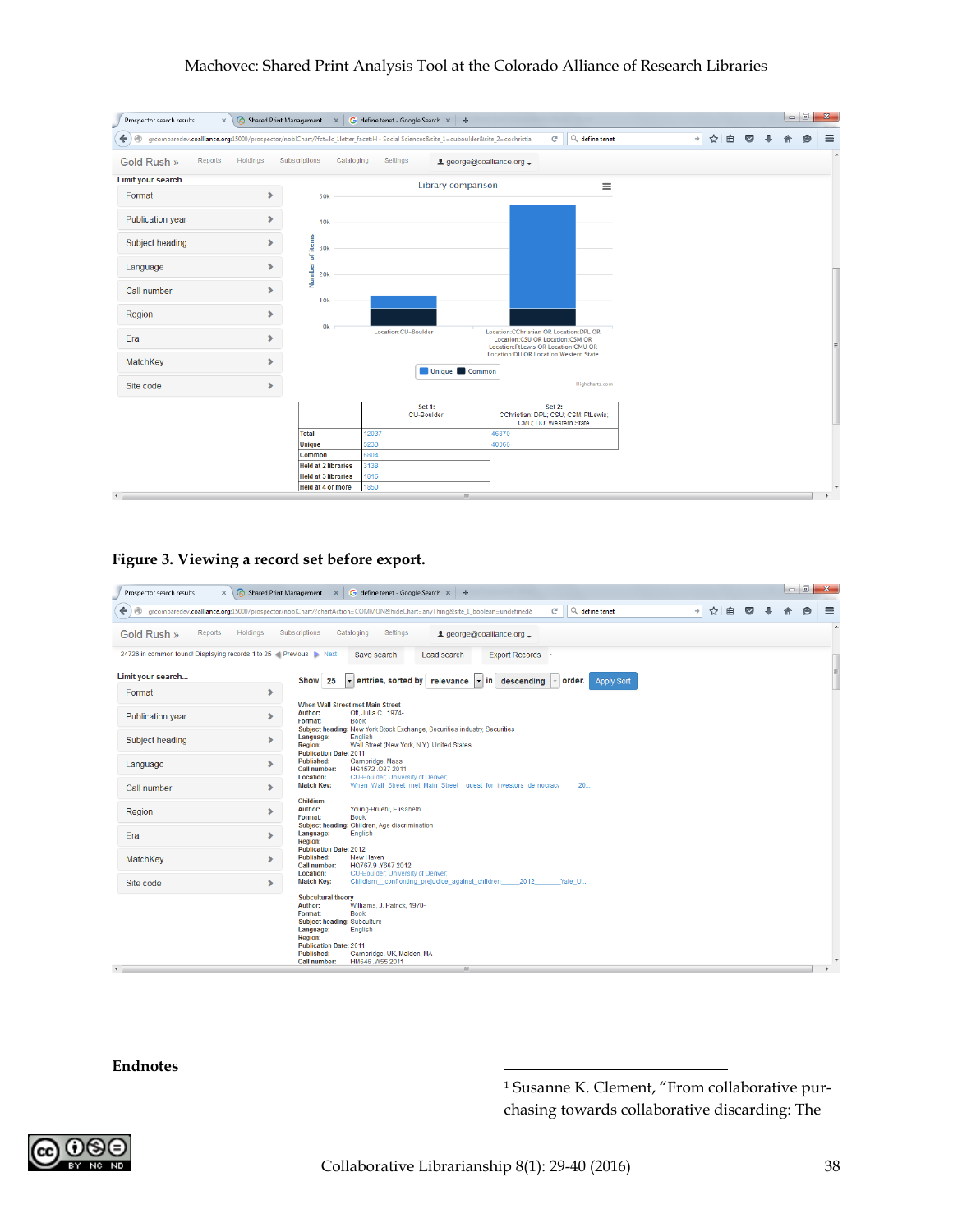$\overline{\phantom{a}}$ 

<span id="page-11-0"></span>evolution of the shared print repository," *Collection Management* 37, no. 3 (2012): 153; Emily Stambaugh, "Heading West: Circling the wagons to ensure preservation and access," *Against the Grain* 22, no. 5 (2010): 18–22.

 $\overline{\phantom{a}}$ 

<span id="page-11-1"></span><sup>2</sup> "Prospector," Colorado Alliance of Research Libraries, accessed March 19, 2016, [http://prospectorhome.coalliance.org/.](http://prospectorhome.coalliance.org/)

<sup>3</sup> "Shared Print Archiving Policies," Colorado Alliance of Research Libraries, accessed March 19, 2016, [https://www.coalliance.org/shared](https://www.coalliance.org/shared-print-archiving-policies)[print-archiving-policies.](https://www.coalliance.org/shared-print-archiving-policies)

<span id="page-11-3"></span><span id="page-11-2"></span><sup>4</sup> "Print Archive Network Forum (PAN)," Center for Research Libraries, accessed March 19, 2016, [https://www.crl.edu/programs/print](https://www.crl.edu/programs/print-archive-network-forum-pan)[archive-network-forum-pan.](https://www.crl.edu/programs/print-archive-network-forum-pan)

<span id="page-11-4"></span><sup>5</sup> "Shared Print Management, Shared Print Metadata Guidelines," OCLC, accessed March 19, 2016, [https://www.oclc.org/en-](https://www.oclc.org/en-CA/services/projects/shared-print-management.html)[CA/services/projects/shared-print](https://www.oclc.org/en-CA/services/projects/shared-print-management.html)[management.html.](https://www.oclc.org/en-CA/services/projects/shared-print-management.html)

<sup>6</sup> "Shared Print Archiving Policies," Colorado Alliance of Research Libraries, accessed March 19, 2016, [https://www.coalliance.org/shared](https://www.coalliance.org/shared-print-archiving-policies)[print-archiving-policies.](https://www.coalliance.org/shared-print-archiving-policies)

<sup>7</sup> Sam Demas, "Curating Collective Collections – Policies for Shared Print Programs: Questions to Address in Writing a Memorandum of Understanding" *Against the Grain* 26, no. 1 (2014): 72.

<sup>8</sup> "WEST: Western Regional Storage Trust," California Digital Library, accessed March 19, 2016, [http://www.cdlib.org/services/west/.](http://www.cdlib.org/services/west/)

<sup>9</sup> "Shared Print Archiving Policies," Colorado Alliance of Research Libraries, accessed March 19, 2016, [https://www.coalliance.org/shared](https://www.coalliance.org/shared-print-archiving-policies)[print-archiving-policies.](https://www.coalliance.org/shared-print-archiving-policies)

<sup>10</sup> George Machovec, "Shared Print Archiving— Analysis Tools," *Journal of Library Administration* 54, no. 1 (2014): 66-76.

<sup>11</sup> "Announcing AGUA – WEST's Decision-Support Information Center," California Digital Library, accessed March 19, 2016, [http://www.cdlib.org/cdlinfo/2014/07/09/an](http://www.cdlib.org/cdlinfo/2014/07/09/announcing-agua-wests-decision-support-information-center-2/) [nouncing-agua-wests-decision-support](http://www.cdlib.org/cdlinfo/2014/07/09/announcing-agua-wests-decision-support-information-center-2/)[information-center-2/.](http://www.cdlib.org/cdlinfo/2014/07/09/announcing-agua-wests-decision-support-information-center-2/)

<sup>12</sup> Emily Stambaugh, "What to Archive Next? Decision-Support Tools for Shared Print Journal Archiving," accessed March 19, 2016, [https://www.crl.edu/sites/default/files/event](https://www.crl.edu/sites/default/files/event_materials/7_Stambaugh.pdf) [\\_materials/7\\_Stambaugh.pdf.](https://www.crl.edu/sites/default/files/event_materials/7_Stambaugh.pdf)

<sup>13</sup> Jane Burke and Rick Burke, "Shared Print Collection Assessment (Monographs): The Use Case from SCELC," accessed March 19, 2016, [https://www.crl.edu/sites/default/files/event](https://www.crl.edu/sites/default/files/event_materials/5_%20Burke%20SCELC%20PAN%20Pres.pdf) [\\_materials/5\\_%20Burke%20SCELC%20PAN%20](https://www.crl.edu/sites/default/files/event_materials/5_%20Burke%20SCELC%20PAN%20Pres.pdf) [Pres.pdf.](https://www.crl.edu/sites/default/files/event_materials/5_%20Burke%20SCELC%20PAN%20Pres.pdf)

<sup>14</sup> Ruth Fisher, "GreenGlass for Groups: Visualizing the Shared Collection and Modeling Retention Services," accessed March 19, 2016, [https://www.crl.edu/sites/default/files/event](https://www.crl.edu/sites/default/files/event_materials/6_FisherGreenGlass%20-%20PAN%20-%20January%208%2C%202016_0.pptx) [\\_materials/6\\_FisherGreenGlass%20-](https://www.crl.edu/sites/default/files/event_materials/6_FisherGreenGlass%20-%20PAN%20-%20January%208%2C%202016_0.pptx) [%20PAN%20-](https://www.crl.edu/sites/default/files/event_materials/6_FisherGreenGlass%20-%20PAN%20-%20January%208%2C%202016_0.pptx) [%20January%208%2C%202016\\_0.pptx.](https://www.crl.edu/sites/default/files/event_materials/6_FisherGreenGlass%20-%20PAN%20-%20January%208%2C%202016_0.pptx)

<sup>15</sup> "Print Archives Registration Registry (PAPR)," Center for Research Libraries, accessed March 19, 2016, [http://papr.crl.edu/.](http://papr.crl.edu/)

<sup>16</sup> Judith C. Russell and Benjamin F. Walker, "JRNL: Journal Retention and Needs Listing — A Software Tool for Managing Print Journal Archives," *Collaborative Librarianship* 8, no. 1 (2016): 22-28.

<sup>17</sup> "Welcome to Scholars Trust," Scholars Trust, accessed March 19, 2016,

http://www.scholarstrust.org/; "Cooperative Journal Retention," Association of Southeastern